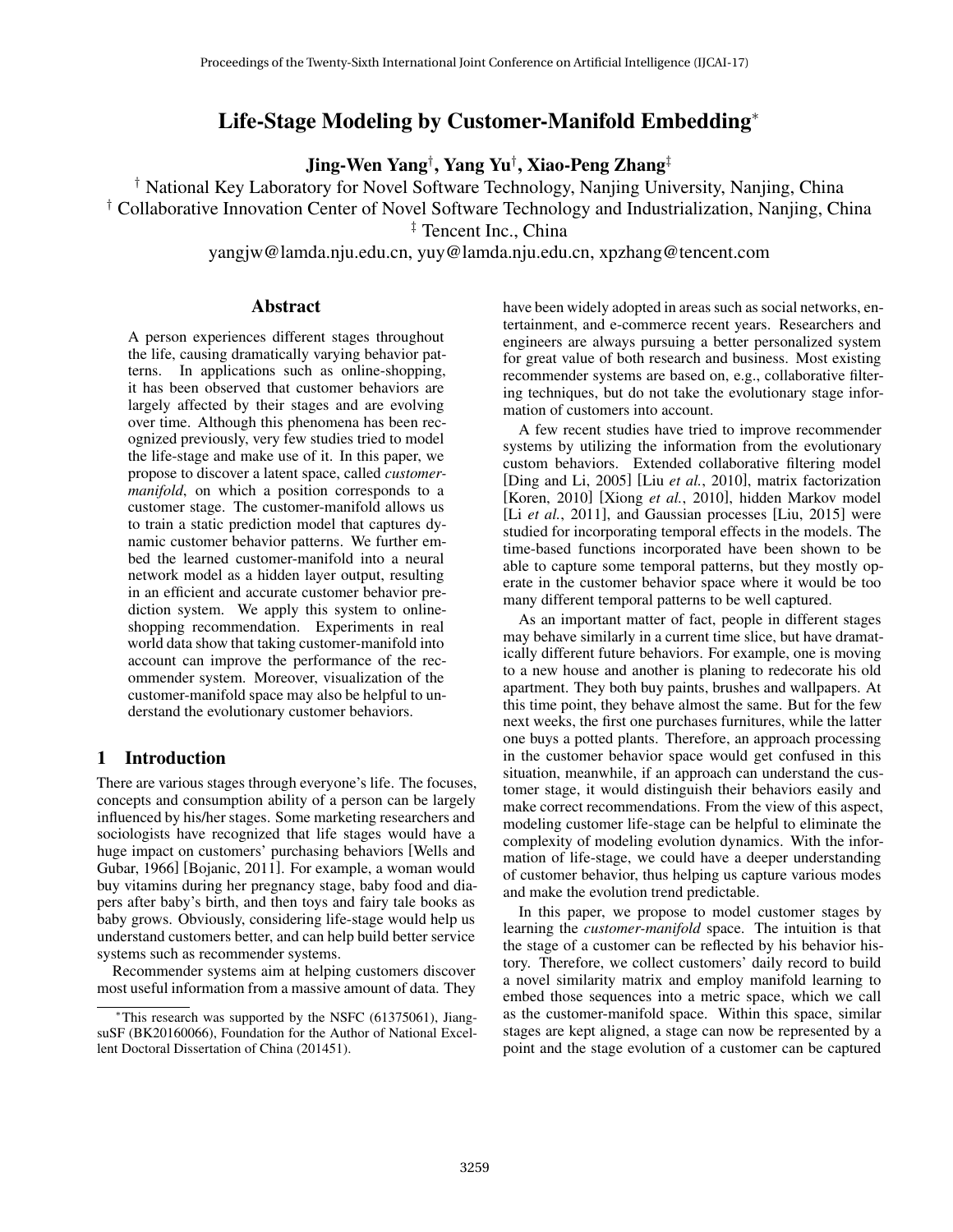as the changing path of the embedding positions. Once a cus-<br>as the changing path of the embedding positions. Once a customer's stage is mapping to a point on the manifold, his future behaviors could be predicted according to the path changing patterns. Powerful learners can be applied here to capture the complicated evolution patterns, by learning only a static model in the new space.

To build an efficient and accurate customer modeling system, we embed the customer-manifold into a recurrent neural network model as the hidden layer output. Upon this system, we further introduce a classifier which maps from a customermanifold position to an item to build a recommender system.

To validate the proposed method, we conduct experiments in a real-world data. Experimental results show that the proposed method can achieve significantly better performance than baseline recommendation approaches. Since the proposed method can also provide a way to visualize the customer behaviors in the system, we demonstrate the manifold space in both 2D and 3D figures to visualize some interesting embedded patterns.

To summarize, our main contributions are as follows:

- *•* We propose a simple and general method to learn the static customer-manifold space, which reflects customer stages and can be applied to various areas where customer modeling is in need.
- *•* We embed the customer-manifold into neural networks to build a recommender system that learns to predict the customer behaviors efficiently.
- *•* Experiments on real world data show that capturing lifestage information brings a significant improvement to recommendation precision and some visualization result can be demonstrated.

The rest of the paper is organized as follows. Section 2 introduces the related work, section 3 proposes the method of learning customer-manifold and the recommendation approach using the customer-manifold, section 4 reports the experiment results, and section 5 concludes this paper.

# 2 Related Work

Since we propose to model customer stages and apply the modeling system to make recommendation. We briefly review some related user modeling and recommender system studies below.

Some user modeling methods try to capture customers' sequential preference. Le *et al.* [2016] incorporated dynamic user-biased emission and context-biased transition for modeling sequential preference. Ferwerda *et al.* [2016] mined the relationships between users' personality and their behaviors, preferences, and needs from user-generated data of social network to infer users' personality traits.

In recommender systems, collaborative filtering (CF) is a classical and arguably the most widely adopted technique. The main idea is that users with similar preferences will have similar opinions on new items. User-Based CF [Resnick *et al.*, 1994] and Item-Based CF [Sarwar *et al.*, 2001] are two well-known collaborative algorithms.

These existing systems usually implicitly assume that the preference of customer is static. It's a reasonable approxima-

flix contest, since the preference for a movie do not change rapidly and dramatically. However, in areas like online shopping, the approximation would lead a relatively large bias for the ignoring of evolution of customer interest.

A few recent studies shared the same observation of our work, which tries to take the evolution of customer behaviors into account. Ding *et al.* [2005] and Liu *et al.* [2010] employed time decay functions to adapt to the changed behaviors quickly. Lathia *et al.* [2009] proposed a method to automatically adjust the neighborhood size of customers based on the updated accuracy, in the framework of userbased CF. Koren *et al.* [2010] tackled temporal effects by using time-related functions to model the customer biases, item biases, and customers' latent factors through matrix factorization methods. Xiong *et al.* [2010] extended the probabilistic matrix factorization method to tensor factorization, where the tensor has a time dimension, with the time factor being specially treated. Liu [2015] treated the evolution of the user's preference as time series which are learned and inferred using GP regression. Liu *et al.* [2014] used the temporal correlations to construct an undirected graph and performed clustering to re-encode the sequence symbol in a better granularity which greatly alleviates the curse of cardinality in tasks of sequential pattern mining. These approaches try to introduce time dimension so that the model can change along time, and have been shown to be able to capture some temporal behavior patterns. But they operated in the customer behavior space, where the temporal patterns would be noising and complex to be captured by time-based models. While we first learn a latent stage space to avoid operating in behavior space directly.

Complex models like deep learning has also received many attentions for recommender systems. However, deep learning methods for temporal recommendation has not yet been extensively studied. Hidas *et al.* [2015] proposed to use Recurrent Neural Networks (RNN) for recommending shopping items to user based on the user's current session history (the framework shows in Figure 1). Powerful as RNN is, customers'



Figure 1: Framework of the RNN for recommendation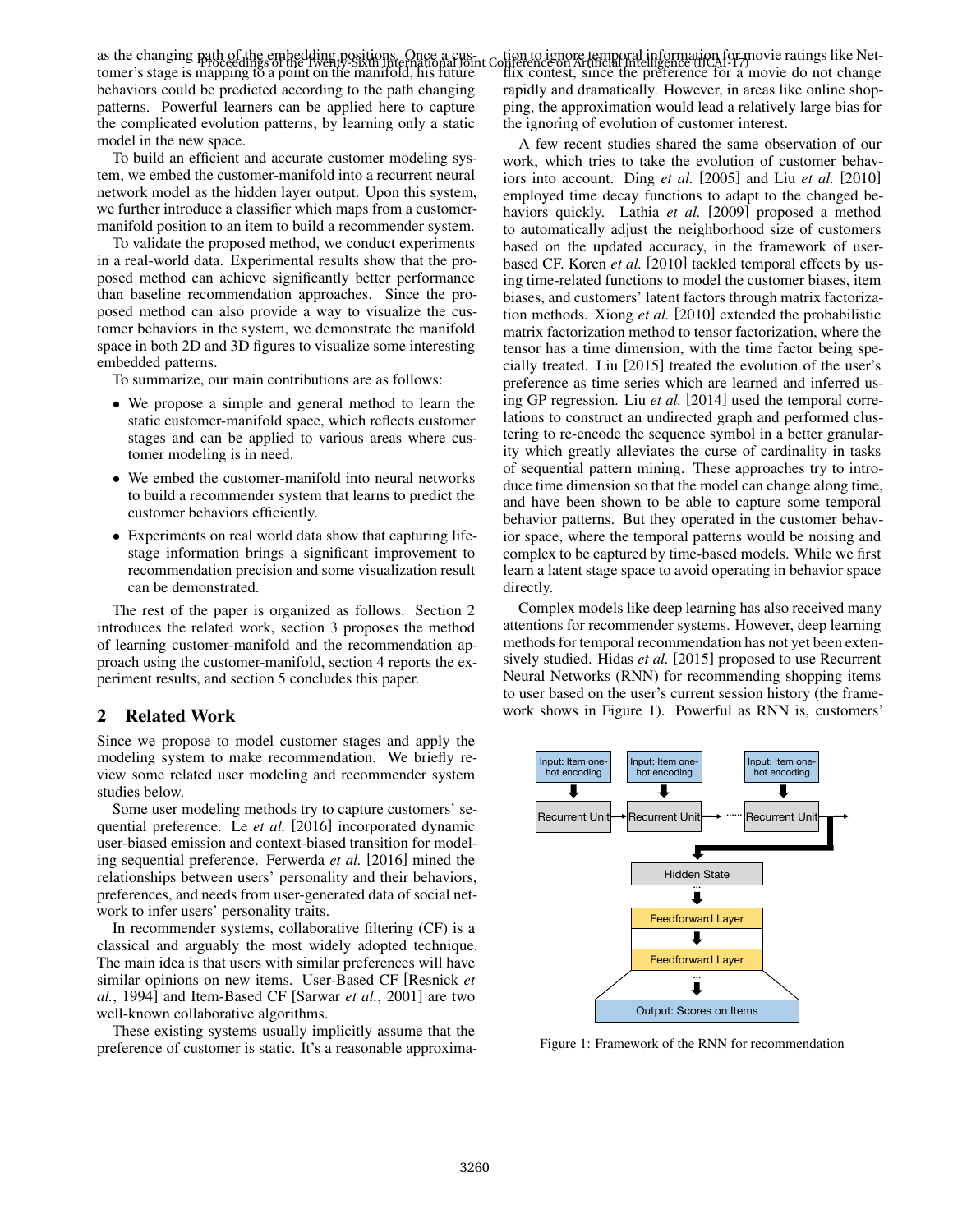stage space is not implicitly modeled, which may affect the performance. where *q<sup>i</sup>* and *s<sup>j</sup>* denote the *i*-th and the *j*-th action in segments Proceedings of the Twenty-Sixth International Joint Conference on Artificial Intelligence (IJCAI-17) in action in segments<br> $q$  and  $s$  respectively, the distance  $dist(q_i, s_j)$  between two

Perhaps the most realted work is [Jiang *et al.*, 2015]. They first noticed to model the life-stage. They applied a maximum entropy semi-Markov model to segment and label user life stages based on the observed purchasing data over time, which makes recommendations conditioned to the predicted life-stage. Although the idea and major models can be applied to various events, domain experts are badly relied on to label stages and handcraft features. While our method can only rely on the history behavior data of customers, and does not restrict the prediction model.

## 3 Life-Stage Modeling by Customer-Manifold

This section introduces the proposed method for learning the *customer-manifold* (CM), which embeds the life-stages of customers. The proposed method mainly consists of two components. The first one is constructing CM, which first splits the customer behavior sequences into evolutionary segments, calculates similarity between segments, and then learns the manifold (as illustrated in Figure 2). The second one as Figure 3 shows is the LSTM embedding, which embeds the CM into a recurrent neural network to build a more accurate and efficient system. The following subsections introduce the method in details.

### 3.1 Learning Customer-Manifold

Usually, a customer record is in the format of *<*customer id, item id, time stamp*>* triple, which is the fundamental element to keep track of customer's behaviors. In other words, a series of these triples form a customer behavior sequence just as in Figure 2 Part A, Customer 1 clicked items  $[a,b,c,a,e,f,d,o,q,a,b,w,x,...]$ in sequence. Though the data seems quite simple, it contains important information as we assume that behavior data may reflect stages of a customer. We will show how the life-stage is modeled only based on these data.

At first step, we process with the behavior sequence to extract so called evolutionary segments with the purpose that some of them may reflect the stage of customers. We simply split the sequence by day for the intuition that one's stage is unlikely to change suddenly in one day (as Figure 2 Part B).

In order to make segments from the same customer evolve along a path, thus reflecting how his/her stage evolves, we introduce *evolutionary similarity* to calculate similarity between every two segments. Notice that each segment's length is variable, simple Euclidean distance measure is very brittle [Chu *et al.*, 2002], because that an elastic shifting in time axis may be necessary. Dynamic time warping (DTW) distance [Berndt and Clifford, 1994] is widely used in scenario like this. We first recall the DTW distance here.

DTW distance is defined using dynamic programming to evaluate a recurrence [Sakoe and Chiba, 1978]. Given two sequences *q* and *s*, the recurrence of DTW distance between them is

$$
DTW(i,j) = dist(q_i, s_j) + min \left\{ DTW(i-1, j-1),
$$
  

$$
DTW(i-1,j), DTW(i, j-1) \right\},
$$

actions is defined in applications(we adopt a simple way to measure it in the experiment).

Given the recurrent definition, the DTW distance between *q* and *s* is calculated as  $DTW(q, s) = DTW(q.length - s)$ 1*, s.length* − 1) (assuming the accessible index is from 0 to  $length-1$ .

However, the DTW measures all sequences equally. In our assumption, the stage of a customer shifts smoothly day by day, segments from the same customer should be more similar than from other customers. Therefore, we incorporate customer discrimination information in the formula, and thus defining the evolutionary segments similarity (here the smaller similarity value, the more similar) in Definition 3.1.

Definition 3.1 (Evolutionary Similarity). *Given two segments q and s, the Evolutionary Similarity (ES) between them is defined as*

$$
ES(q, s) = (1 + DTW(q, s))^{I(q, s)} - 1,
$$

*where*  $I(q, s) = 1$  *if and only if q and s are from different customers, otherwise,*  $I(q, s) = \lambda (0 < \lambda \le 1)$ 

When  $\lambda = 1$ , the *ES* degrades to the DTW similarity, and the smaller  $\lambda$  the more similar the segments from the same customer. The *ES* combines sequence similarity and customer continuity, which help us not get confused when dealing with two similar segments but succeed from different predecessor stages. For example, let Customer 1 has segments  $s_1^1$  and  $s_2^1$ , Customer 2 has segments  $s_1^2$ , and  $s_1^1$  is same with  $s_1^2$ , then the value of  $ES(s_1^1, s_2^1)$  would be smaller than that of  $ES(s_1^2, s_2^1)$ , since  $s_1^1$  lies in the path of Customer 1.

With the *ES* defined above, we can know how distant a segment is to another segment, as illustrated in Figure 2 Part C. We employ manifold learning methods here to embed the segments in a metric space, in which the stages of the customers are naturally vectorized. The manifold learning has two purposes. The evolutionary similarity can be regarded as a similarity in a latent high dimensional space, in which there warps an intrinsic low-dimensional nonlinear subspace. Manifold learning can discover the intrinsic subspace, in which the global similarity measurement is more effective. Moreover, manifold learning can assign a low-dimensional position to a segment, so that the distance between every two segments is closest to their effective global distance in the latent high dimension space. Therefore, the learned manifold space can be more regular for latter processes. Specifically, inspired by the visualization method in [Liu *et al.*, 2014], we adopt the ISOMAP [Tenenbaum *et al.*, 2000], which estimates the geodesic distances between all pairs of segments on a manifold.

By applying this manifold learning process, we can get a low dimensional space, where stage evolution is expected to be well modeled. As Figure 2 Part D shows, customers' evolutionary paths are captured in CM space.

Last but not least, if we set the target dimension *d* to 2 or 3, we can easily visualize the CM space, leading us to make more interesting and useful observations, so that we can have some insights to the customer behavior evolution.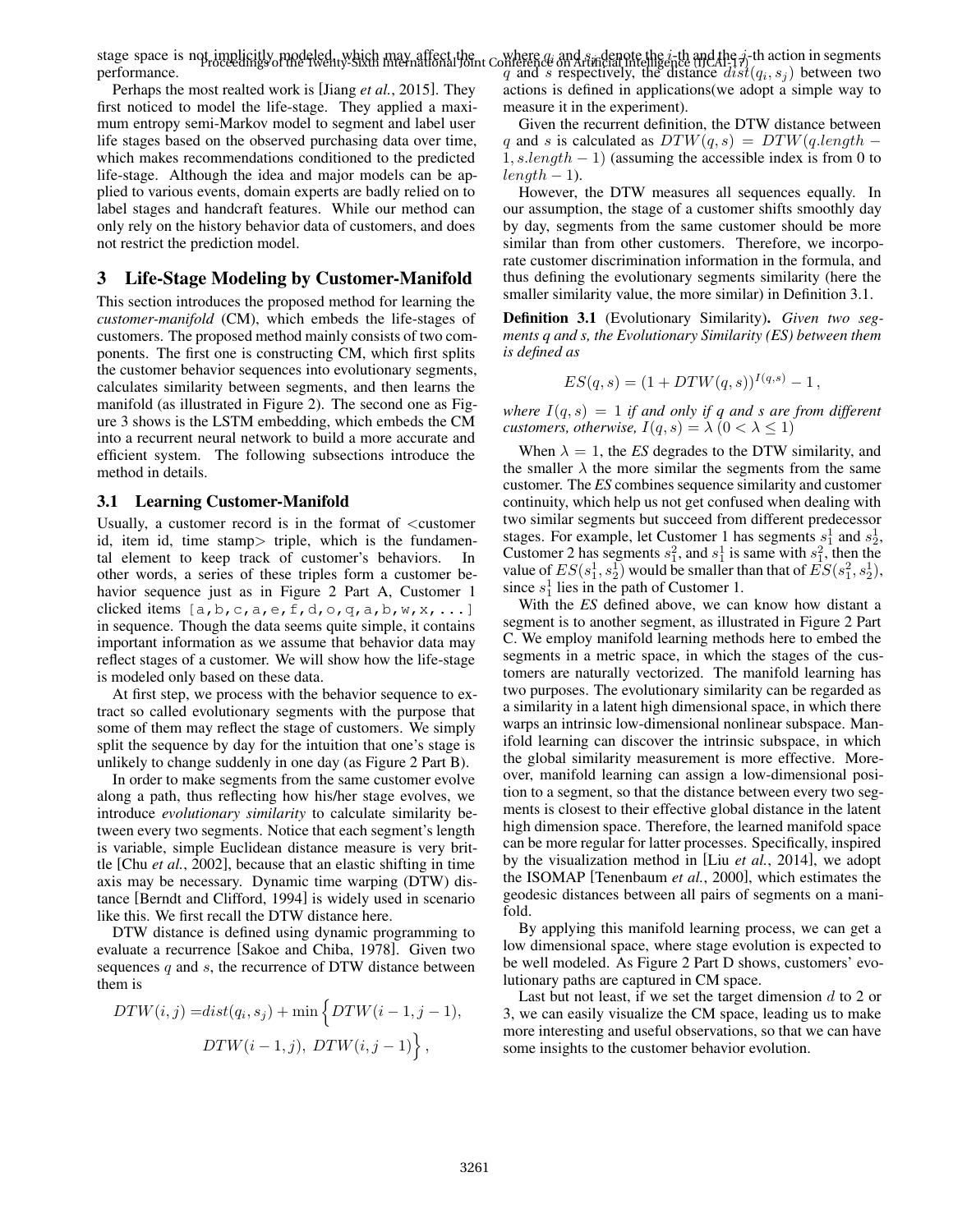

Figure 2: Illustration of the workflow of the customer-manifold learning

## 3.2 Apply Customer-Manifold to Recommender

From what we have discussed above, customers' life stage is already modeled in the CM and similar stages are kept aligned, it would be possible to capture the stage evolution patterns. We take the recommendation as an example to show how we can take advantage of CM.

As we can see, the CM space can be regarded as a ddimension feature space. With proper label space design, we can apply various state-of-the-art machine learning methods to train a static prediction model here. For example, we can simply take customers' next behavior in the sequence as supervised label to train a multi-class classifier (as left part of Figure 3 shows,  $s_2^1$  can be used as the supervised label of  $x_1^1$ ). If we take customers' rating as supervised label, we can train a rating prediction model. In other words, the prediction model and the prediction task are not restricted.

# 3.3 LSTM Embedding

It is worth noting that there are some time-consuming parts in above steps such as similarity computation and ISOMAP, which make the algorithm face a great performance challenge in real world applications. When there are millions of customers, we can hardly map customers' segments to the customer manifold efficiently.

To make the stage modeling process more scalable and easily trainable, we embed the CM into the powerful RNN. Since RNN is devised to model variable-length sequence data, we just feed the networks with the segments we extracted before and use the constructed manifold space as supervised information to pretrain an embedding layer (as Figure 3 pretrain part shows). In this way, we don't have to pay a lot of time to construct a CM space for big data. We can simply sample some segments to train the network. And it would also be much faster to process fresh segments through this network.

As for recommending, we extract customer's up-to-date evolutionary segment from his/her behavior sequence as one instance (like the  $s_2$ <sup>1</sup> in Figure 3). Through the embedding network we trained, this instance can be transformed to the



Figure 3: Embedding customer-manifold into a neural network recommender system

CM space (like the  $x_2^1$  in Figure 3). We introduce a forward neural network as the classifier which maps the position to future behaviors, thus making a recommendation (as showed in the bottom of Figure 3). With the CM and the instances we constructed before, train the whole network is no longer end-to-end (as end-to-end part in Figure 3), but is still straightforward.

# 4 Experiments

# 4.1 Experiments Settings

## Datasets

The data used in our experiment is provided by Tencent Inc., which consists of customer online shopping history from 7/21/2015 to 2/1/2016 from a real B2C e-commerce system, which servers millions of people everyday. The data set has 4,975,481 records, which includes 102,045 customers and 3,594 items. The data before 1/22/2016 is used for training and the rest is used for testing. We set the supervised labels as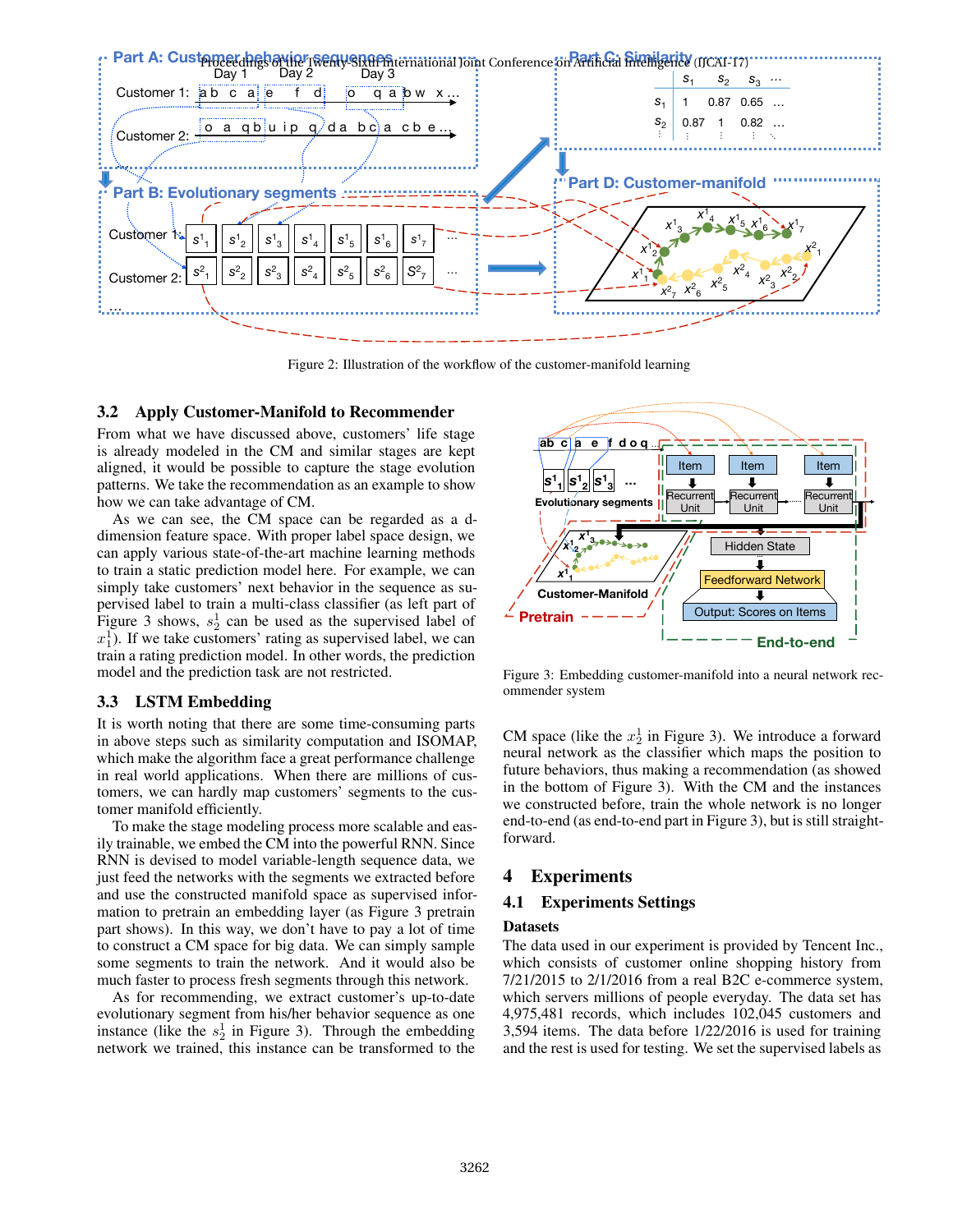the customers' first click items in the next day for the purpose<br>of prodicting what suctomes of the Twenty-Sixth International Joint Conference on Artificial Intelligence (IJCAI-17) of predicting what customers will click in the next 10 days.

#### Metric

We adopt the Precision@*K* to measure the performance of recommendation models, which is the ratio of the successfully predicted test items to the top-*K* recommendation.

## Comparison

To make the result more convincing, we also compare with several baselines. Those include:

- *•* UserKNN [Resnick *et al.*, 1994], known as user-based CF, which finds similar users and recommend according to these users' behaviors.
- *•* ItemKNN [Sarwar *et al.*, 2001], known as item-based CF, which recommends similar items.
- *•* WMRF [Hu *et al.*, 2008], which proposes a regularized least-square optimization with case weights. The case weights can be used to reduce the impact of negative examples.
- *•* AoBPR [Rendle and Freudenthaler, 2014], which is a sample-based method that optimizes the pair-wise ranking between the positive and negative samples..
- *•* SVD++ [Koren, 2008], which is a matrix factorization model integrating implicit feedback.
- *•* RegSVD [Paterek, 2007], which combines several SVD predictors using linear regression.
- *•* KNN(ES). We use the *ES* we defined as similarity metric, and apply KNN to the segments to make recommendation.

Note that, these algorithms are not able to handle sequential data, so we generate a rating-like matrix from the original data. Specifically, a customer's rating for an item equals to how many times he clicked that item. For ItemKNN and UserKNN, we just set the number of neighbors to 10, the similarity is computed using Pearson Correlation.

As for our method (denoted as CM-LSTM), we set the number of neighbors *k* to 10 (same as ItemKNN and UserKNN). In the evolutionary similarity computing, the  $\lambda$ is 0.5 and *dist* equals to 0.5 if two items belongs to the same category, otherwise equals to 5. For example, Men's Clothing and Women's Clothing are belong to Clothing, so their *dist* is 0.5, however Mobile Phones is way different from Men's Clothing, so the *dist* between them is 5. We adopt only 1 LSTM layer and 2 forward layers. The similarity in KNN(ES) uses the same setting.

### 4.2 Experimental Results

#### Recommendation Precision

We first compare the Precision @1 using a same topology network with different parameter configurations to see how the embedded CM will influence the model performance. We random sample 8000 segments to construct the CM, and embed them into three different networks. Three networks differ in the number of hidden units, mini-batch size and training epochs. For example, 100-65-2000 denotes that we train a



Figure 4: Comparison under different configurations



Figure 5: Comparison of recommendation precision

network with 100 hidden units in mini-batch size of 65 for 2000 epochs.

As Figure 4 shows, the original network (denoted as LSTM) is sensitive to the parameters. But with CM embedded, the performance is more accurate and stable. We make a recommendation list of size 3 to compare the recommender precision between the CM-LSTM and LSTM. We set the configuration as the best LSTM model we can train. As the Figure 5 shows, CM-LSTM performs better than the LSTM, not only at the top-1 recommendation, but also at the following positions.

We compare the performance of our approach with that of baselines and state-of-the-art approaches. Figure 6 shows the precision of different recommendation models with different recommendation list sizes.

From Figure 6, we can see that our proposed method outperforms these baselines. Since other methods cannot handle time-series data, they lose the sequential information at the beginning. On the other hand, customer behavior space is quite complicated, it would be very difficult to precisely capture customer dynamics without considering the stage information. (Note that for algorithms like SVD++, RegSVD, additional hand-crafted features can be added to significantly improve the performance. However we do not provide any implicit data or additional features to these algorithms for the sake of fairness, so the performance of these algorithms may not be the best. But the experimental result already poses their limitations.) We don't compare any more time-related model here, since CM-LSTM already beats LSTM, which is a powerful time-related model.

On the other hand, when the recommendation list is shorter, our method performs better. This is due to that our method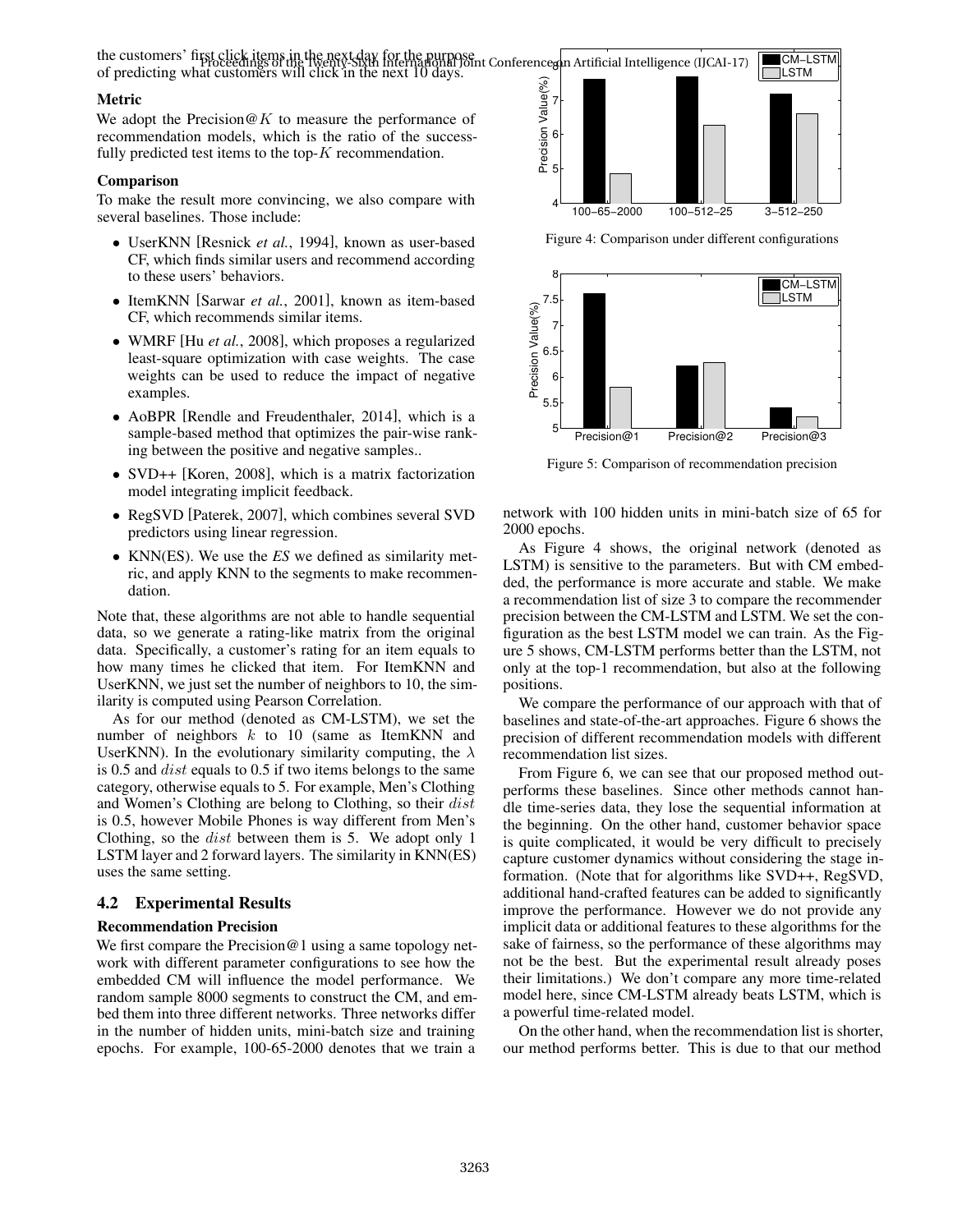

Figure 6: Comparison among different algorithms

aims at predicting customers' next move. Note that the advertisement position is always limited, we can not make a long recommendation list to customers, thus an efficient short list is in urgent need.

#### Time Efficiency

We also record the running time to see how the neural network speeds up the CM method. To embed a new segment by calculate the similarity matrix into a CM would take over 6 seconds, but using the embedded LSTM network only takes less than 1 second on the same machine.

#### 4.3 Visualization

The visualization has two purposes, one is to visualize that a CM is learned, the other is to show that it may help user identify groups of customers. We will take a small example in 2D space to illustrate customers' evolving behaviors and give an overview of hundreds of customers in a 3D way.

As Figure 7 shows, there are three customers' data present in the figure. As we can see, point 1.1 is very close to 3.3, which reflects customer similar stage. If we look into the record, we can find both customer 1 and customer 3 clicked a lot of phone related items and women's clothing at this stage. On 1.2 and 1.7, customer 1 seems to have repeated behaviors. The record shows that he or she viewed many mobile phones, which may indicate he or she is in a stage of buying phones. With almost the same women's clothing browsing record, 1.2 evolved to 1.3 and 1.7 evolved to 1.8, where 1.3 and 1.8 are also very close. However, customer 2 and customer 3 almost share the same evolutionary path in their first four stages, but customer 2's fifth stage is way from customer 3' path, which shows the complexity of stage evolving patterns. Therefore, machine learning is needed here to help us to capture various patterns.

Figure 8 shows an overview of CM, where over 400 random loyal customers (who have long periods of record) are presented and every customer's evolving path is indicated by one color in a 3D space. It can be observed that, first, the stage of the customers are not randomly distributed in the CM space, instead, there are obvious clusters; and the transition lines do not connect all states, instead, there are strong beams indicating frequent transitions.



Figure 7: Visualization of 3 customers' evolutionary stages. Customers 1, 2, 3 are indicated by purple (solid line), blue (dashed line) and green (dotted line), respectively. The color goes darker with time evolving. An "*x.y*" number is attached to every point, where *x* denotes the customer ID, *y* denotes the evolutionary stage ID

.



Figure 8: Visualization of stage evolution patterns in 3D

## 5 Conclusion

In this paper, we propose an approach to model customer lifestage and incorporate it to build a recommender system. Instead of building a model in the behavior space directly, we use only customer behavior history to learn a low dimensional customer-manifold space to align stages. In this static stage space, it would be easier to capture complicated stage dynamics and predict future behavior evolution. Visualization results show that customers' evolving preferences are well embedded and empirical results on a real world data set demonstrate that life stage modeling is effective in the recommendation scenario in comparison with the baselines. From the visualization, we notice that not only the position in the manifold that can affect the future behavior, but also the whole historical path. We leave in the future the study that incorporating the customer path into the recommender system.

## References

[Berndt and Clifford, 1994] Donald J. Berndt and James. Clifford. Using dynamic time warping to find patterns in time series. In *Proceedings of the 1th International ACM*